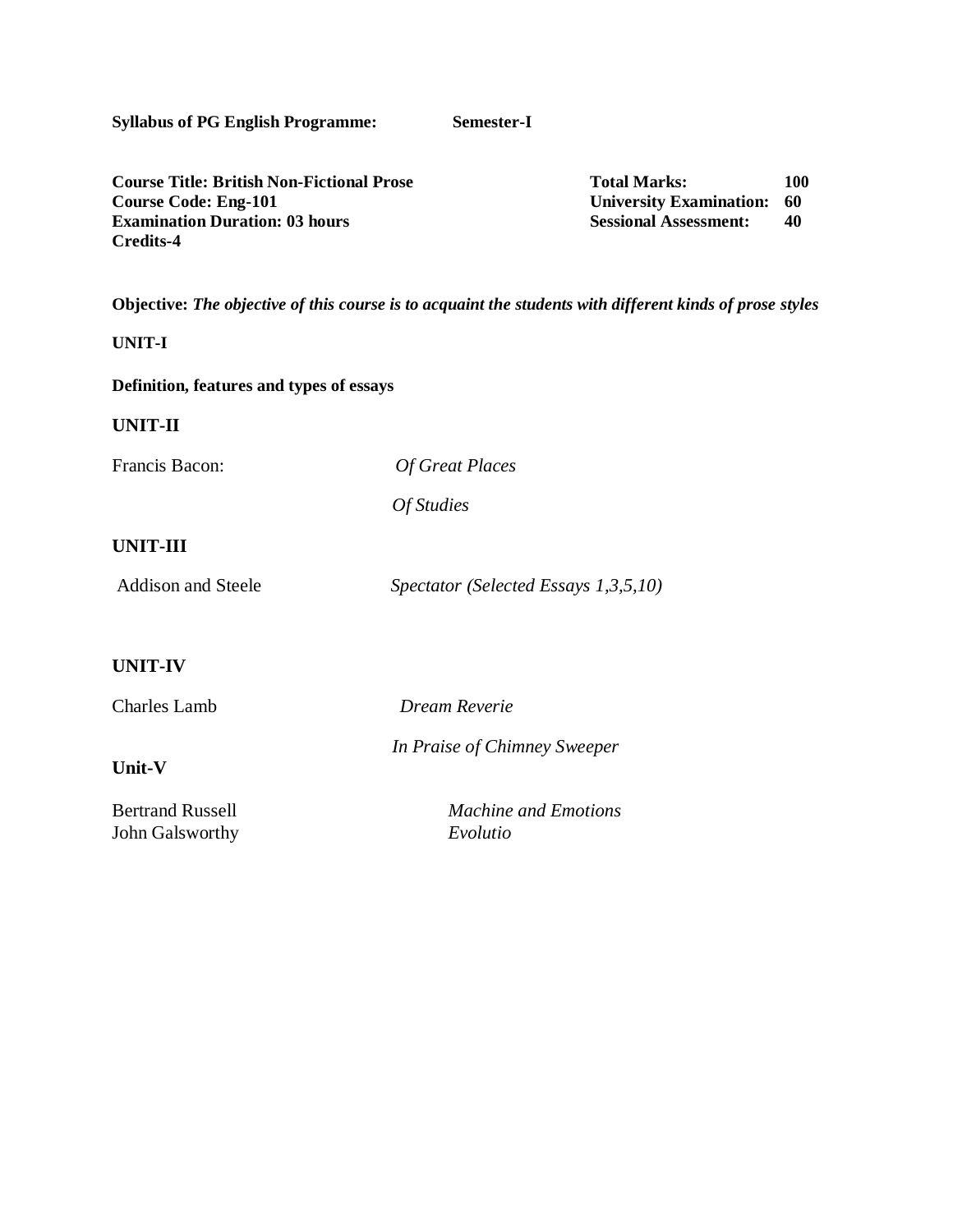## **Some Recommended texts (not for examination):**

- *1.* Montaigne's *Essais*
- *2.* Francis Bacon's *Essays*
- *3.* Machiavelli's *The Prince*
- 4. Addison and Steele's *Tatler*
- *5.* S T Coleridge's *The Confession of English Opium Eater*

## **Course Outcome:**

- **1.** The students will be familiar with the eighteenth century British society.
- **2.** Contribution of the periodical essays.
- **3.** The literary trends adopted by the prose writers of the eighteenth century.
- **4.** The importance of satire in rectifying the follies of society.

## **Suggested Readings:**

- 1. Bonamy Dobree. *Modern Prose Style.* London: The Clarendon Press, 1934.
- 2. Brian Vicker. *Francis Bacon and the Renaissance Prose.* U.S.A.: Cambridge University Press, 2010.
- 3. Hugh Walker*. English Satire and Satirist.* London: J. M. Dent and Sons, 1925.
- 4. John Middleton Murry. *The Problems of Style.* London: Greenwood Press. Reprint, 1980.
- 5. Marjorie Boulton. *The Anatomy of Prose.* U.S.A.: Routledge and K. Paul, 1968.

#### **Pattern of Examination:**

The question paper will have two sections  $A&B$ . Section A will be compulsory and will include 10 objective type questions, each carrying one mark. Section B comprise 10 long answer type questions each carrying 10 marks, two from each unit and the student will be required to attempt one question from each unit.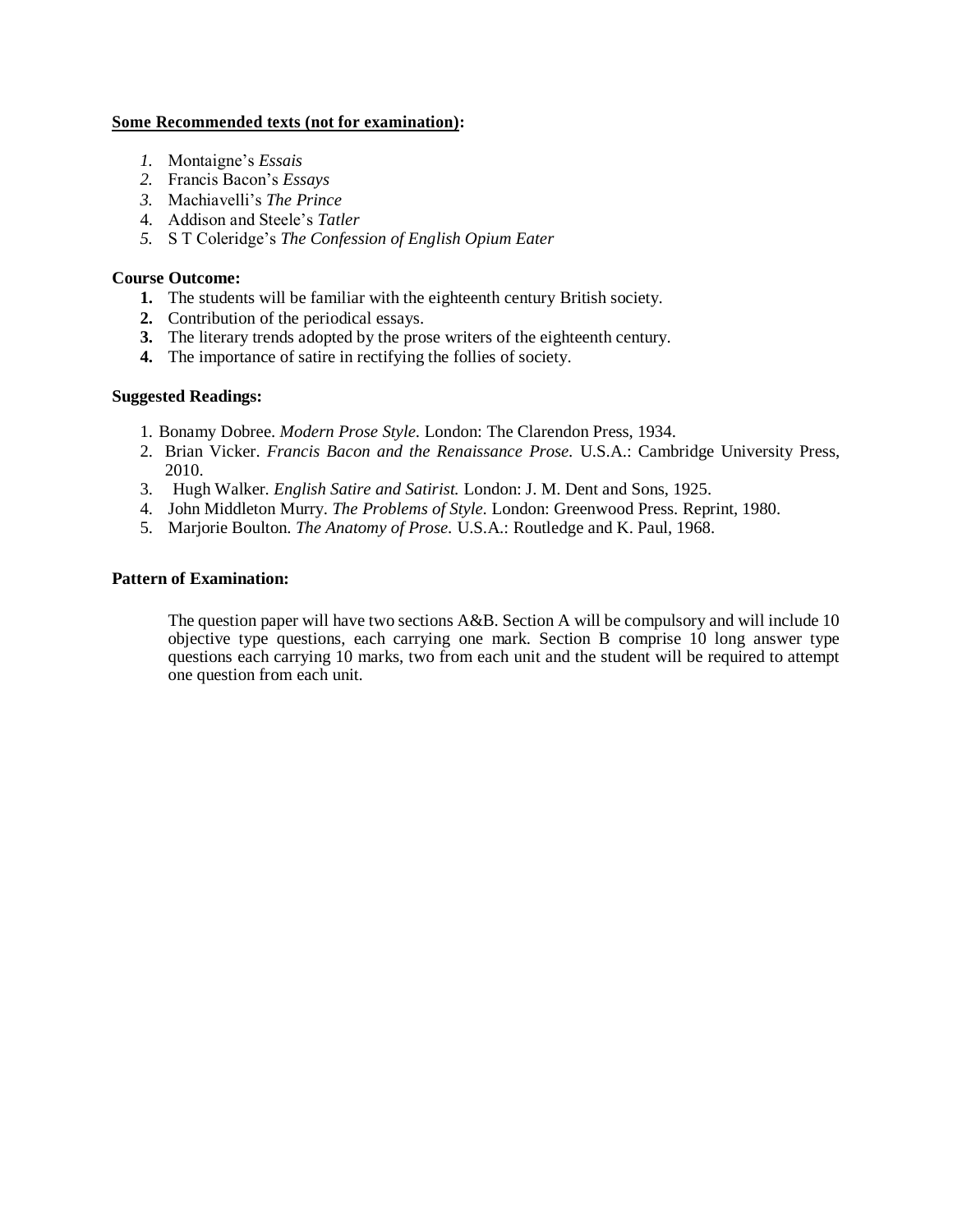| <b>Course Title: British Drama-I</b> | <b>Total Marks:</b>            | 100 |
|--------------------------------------|--------------------------------|-----|
| <b>Course Code: Eng-102</b>          | <b>University Examination:</b> | 60  |
|                                      | <b>Sessional Assessment:</b>   | 40  |

**Objective:** *This course aims to acquaint the students with the growth and development of English Drama from the Medieval to the Jacobean Period. The students will study the important plays of these periods; focusing on the literary and historical perspectives.*

## **UNIT I**

**Credits-4**

| <b>Christopher Marlowe:</b> | Dr. Faustus (Detailed Study) |
|-----------------------------|------------------------------|
|-----------------------------|------------------------------|

2. Ben Jonson : *Volpone* (Non-Detailed Study)

# **UNIT II**

|    | William Shakespeare: | <i>Hamlet</i> (Detailed Study)            |
|----|----------------------|-------------------------------------------|
| 4. | William Shakespeare: | <i>Twelfth Night</i> (Non-Detailed Study) |

## **UNIT III**

|    | 5. John Webster: | The Duchess of Malfi (Detailed Study)    |
|----|------------------|------------------------------------------|
| 6. | Thomas Kyd:      | The Spanish Tragedy (Non-Detailed Study) |

#### **UNIT IV**

| 7. William Congreve: | <i>The Way of The World</i> (Detailed Study) |
|----------------------|----------------------------------------------|
| 8. George Etherege:  | <i>The Man of Mode</i> (Non-Detailed Study)  |

# **UNIT-V**

Reference to the context from the detailed works prescribed in the syllabus.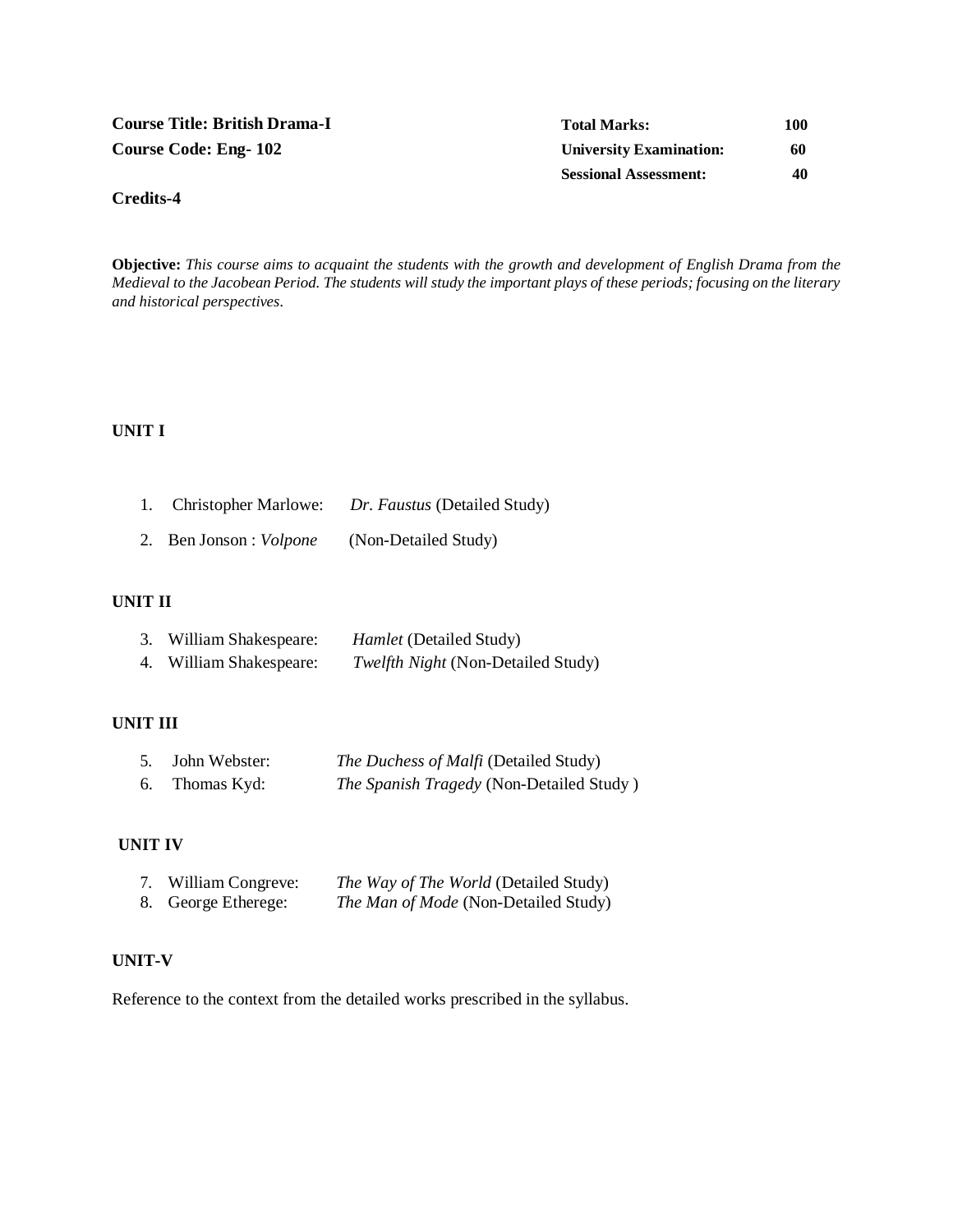## **Some Recommended texts (not for examination):**

- *1.* Christopher Marlowe: *The Jew of Malta*
- *2.* Ben Jonson: *The Alchemist*
- 3. Ben Jonson: *Every Man in his Humour*
- 4. John Webster: *The White Devil*
- 5. William Congreve: *The Mourning Bride*

## **Course Outcome:**

By the end of the semester, the students will

- 1. Read with comprehension and learn to critically analyze works in dramatic literature.
- 2. Learn to comprehend and analyze historical movements in dramatic literature.
- 3. Learn the importance of cooperation through collaboration.
- 4. Get acquainted with major dramatists of the different ages and their works.
- 5. Learn to interpret knowledge of the human condition, as reflected in British Drama in its diverse generic manifestations and from various theoretical perspectives.

## **Suggested Readings**:

- 1. Anne Barton. *Ben Jonson, Dramatist*. Cambridge: Cambridge University Press, 1984.
- 2. Bentley, G.E. Shakespeare and Jonson: Their Reputations in the Seventeenth Century Compared. Chicago: University of Chicago Press. 1945.
- 3. Bradley, A.C. *Shakespearean Tragedy: Lectures on Hamlet, Othello, King Lear and Macbeth.* London: Penguin,1991.
- 4. D .M Bevigton. *Twentieth Century Interpretations of Hamlet*. Princeton Hall.
- 5. Irving Ribner. *Jacobean Tragedy: The Quest for Moral Order*, Methuen &Co. Ltd, 1962.
- 6. Jonson, Ben, and Michael Jamieson. *Three Comedies: Volpone, the Alchemist Bartholomew Fair*. Baltimore: Penguin, 1966. Print.
- 7. Kinney, Arthur F. *A Companion to Renaissance Drama*. Oxford: Blackwell Pub., 2002. Print.
- 8. Kuriyama, Constance. *Christopher Marlowe: A Renaissance Life*. Cornell University Press, 2002.
- 9. Laurie E. Maguire. *Studying Shakespeare: A Guide to the Plays*. Blackwell, 2004.
- 10. Lawrence, Robert G. *Introduction to the Man of Mode: Restoration Plays*. London : JM Dent, 1994.
- 11. Lukas, Erne. Beyond the Spanish Tragedy: A Study of the works of Thomas Kyd, Manchester University Press, 2002.
- 12. Ralph Kaufman. ed. *Elizabethan Drama*. Oxford University Press, 1989.
- 13. R.V. Holsworth. ed. Webster: *The White Devil and The Dutchess of Malfi.* Macmillan Education Ltd, 1975.

## **Pattern of Examination:**

The question paper will have two sections A&B. Section A will be compulsory and will include 10 objective type questions, each carrying one mark. Section B comprises 10 long answer type questions each carrying 10 marks, two from each unit and the student will be required to attempt one question from each unit.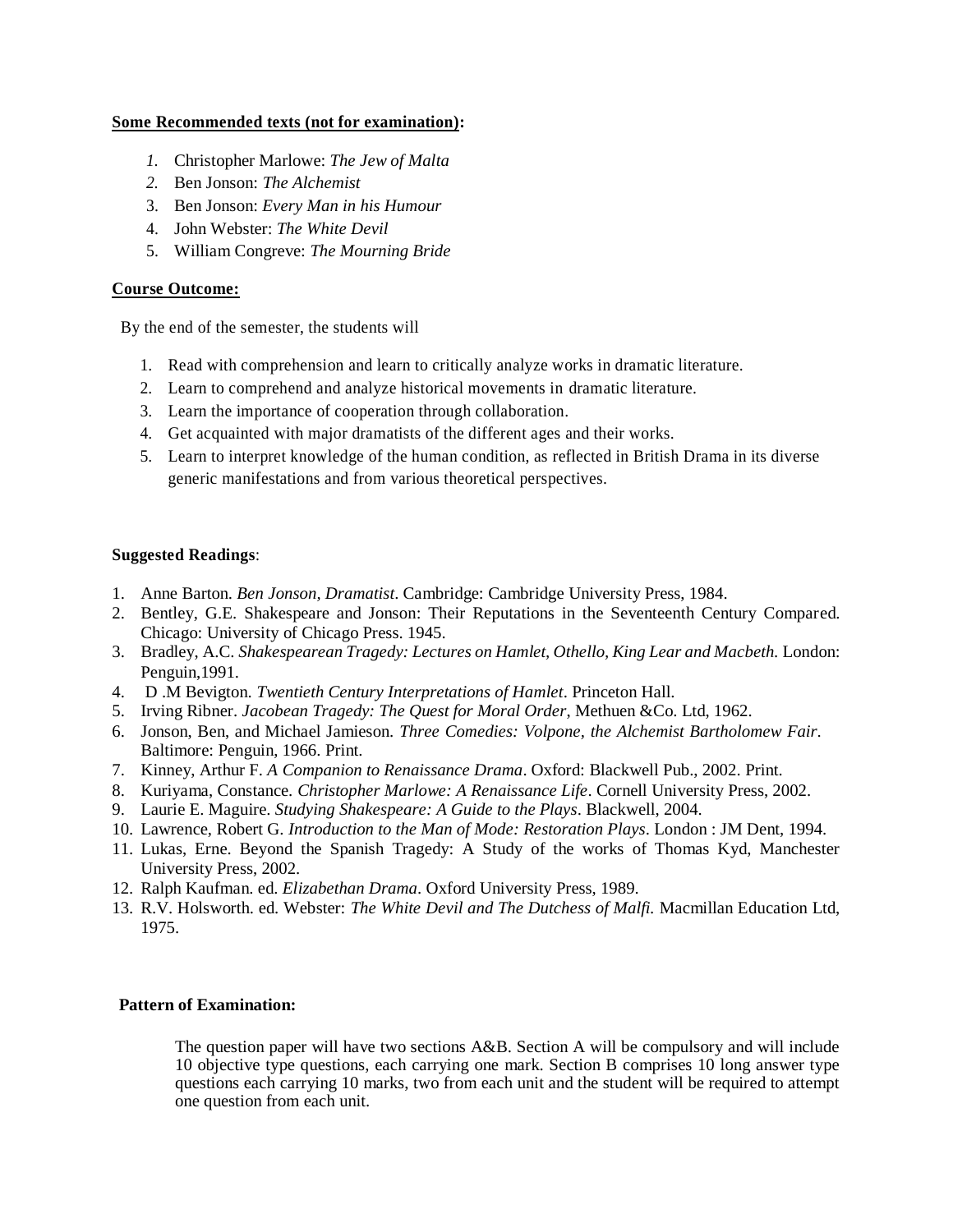| <b>Course Title: British Poetry-I</b> | <b>Total Marks:</b>            | 100 |
|---------------------------------------|--------------------------------|-----|
| Course Code: Eng-103                  | <b>University Examination:</b> | 60  |
| <b>Examination Duration: 03 hours</b> | <b>Sessional Assessment:</b>   | 40  |
| Credits-4                             |                                |     |

**Objective:** *The students will study the poetry from the Middle Ages to the Reformation period. The students will be required to study the representative poets along with the literary trends of these periods.*

**UNIT-I**

| Geoffrey Chaucer:     | Prologue to the Canterbury Tales                            |  |
|-----------------------|-------------------------------------------------------------|--|
| <b>UNIT-II</b>        |                                                             |  |
| 1. Shakespeare:       | When I consider everything that grows.                      |  |
|                       | Shall I Compare Thee to a Summer's Day                      |  |
|                       | Let Me Not to the Marriage of True Minds                    |  |
|                       | My mistress' eyes are nothing like the sun                  |  |
| 2. Edmund Spenser     | Selected sonnets from Ammoretti and Epithalmion, (2,7,5,75) |  |
| <b>UNIT-III</b>       |                                                             |  |
| John Milton:          | Paradise Lost Book I                                        |  |
| <b>UNIT-IV</b>        |                                                             |  |
| John Donne            | Valediction: Forbidding Mourning                            |  |
|                       | The Canonization                                            |  |
| <b>Andrew Marvell</b> | To His Coy Mistress                                         |  |
|                       | A Dialogue between The Soul and Body                        |  |
| <b>UNIT-V</b>         |                                                             |  |

Reference to the context from the works prescribed in the syllabus.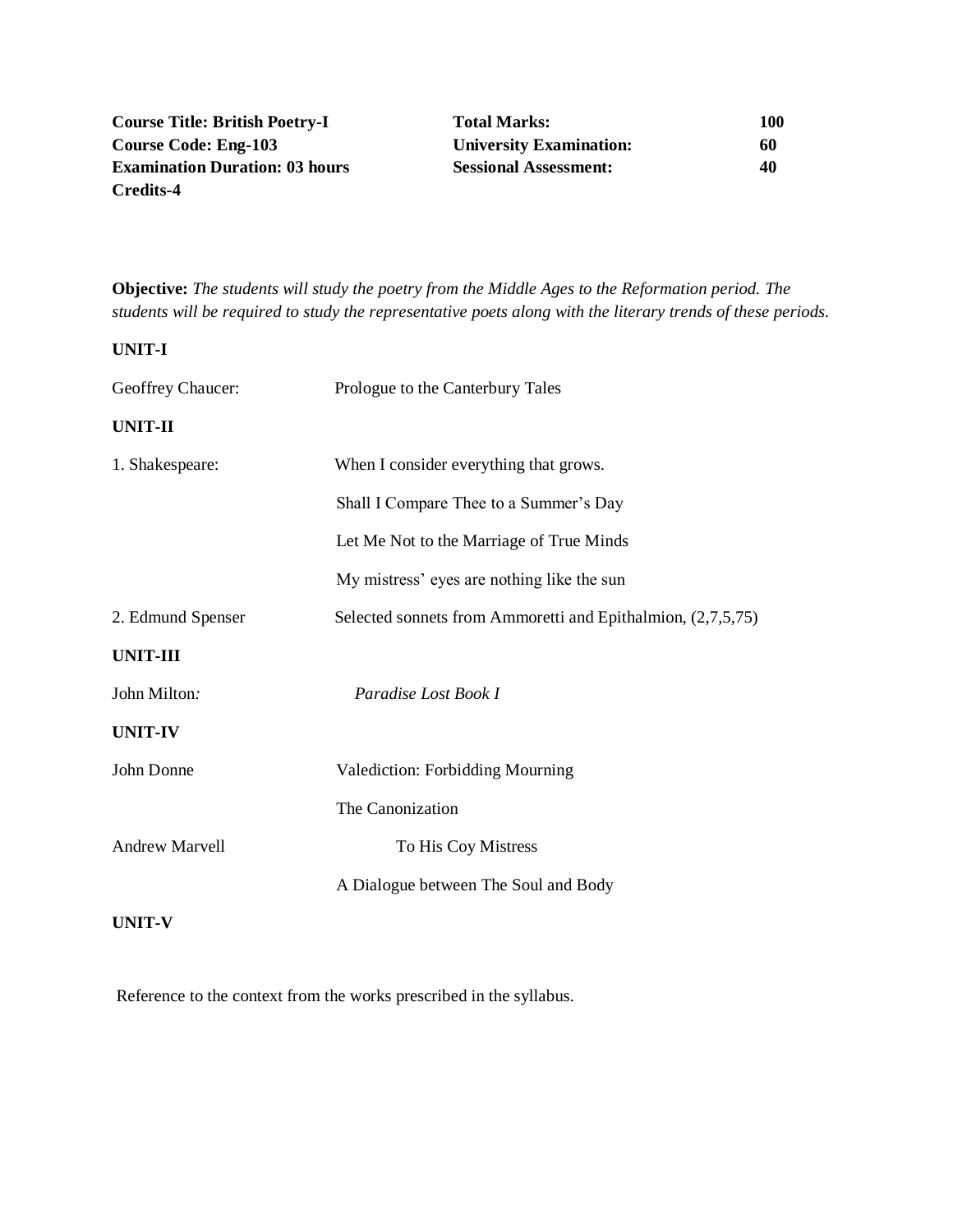## **Some recommended texts (Not for Examination)**

- 1. *Beowulf*
- 2. Boccaccio's *Decameron*
- 3. Chaucer's Tales from *The Canterbury Tales* (Wife of Bath, Knight, Nun)
- 4. Edmund Spenser's *The Faerie Queene*
- 5. Sir Philip Sydney's *Astrophil and Stella*

# **Course Outcomes:**

By the end of Semester Students will learn about:

- 1. The earlier poets of English Language and various types of poetry.
- 2. The shift that poetry had during renaissance after Chaucer's era in the form of sonnets.
- 3. The contribution of poetry in the Renaissance Age.
- 4. The status of poetry in the age dominated by drama about the significant schools of poetry.
- 5. The significant schools of poetry during the Elizabethan Age.

## **Suggested Reading:**

- 1. Bayley, Peter Charles. *Edmund Spenser: Prince of Poets*. London: Hutchinson Library, 1971. Print.
- 2. Boris Ford. *The Age of Chaucer* (Pelican Guide to English Literature, Vol.I) U.S.A: Pelican, 1965.
- 3. ---- .*The Age of Shakespeare*. U.S.A: Penguin Books Ltd; 1993.
- 4. H. Grierson and J.C Smith. *A Critical History of English Poetry* .U.S.A: Prometheus Books, 1983.
- 5. J.W. Lever. *The Elizabethan Love Sonnets*.London: Methuen,1956.
- 6. *Marvell, Andrew. Andrew Marvell: The Complete Poems. Harmondsworth: Penguin,1972. Print*
- 7. Ray, Robert H. *An Andrew Marvell companion*. New York: Garland Pub., 1998. Print.
- 8. Rosemond Tuve. *Elizabethan and Metaphysical Imagery.* U.S.A: University of Chicago Press, 2005.

## **Pattern of Examination:**

The question paper will have two sections A&B. Section A will be compulsory and will include 10 objective type questions, each carrying one mark. Section B comprises 10 long answer type questions each carrying 10 marks, two from each unit and the student will be required to attempt one question from each unit.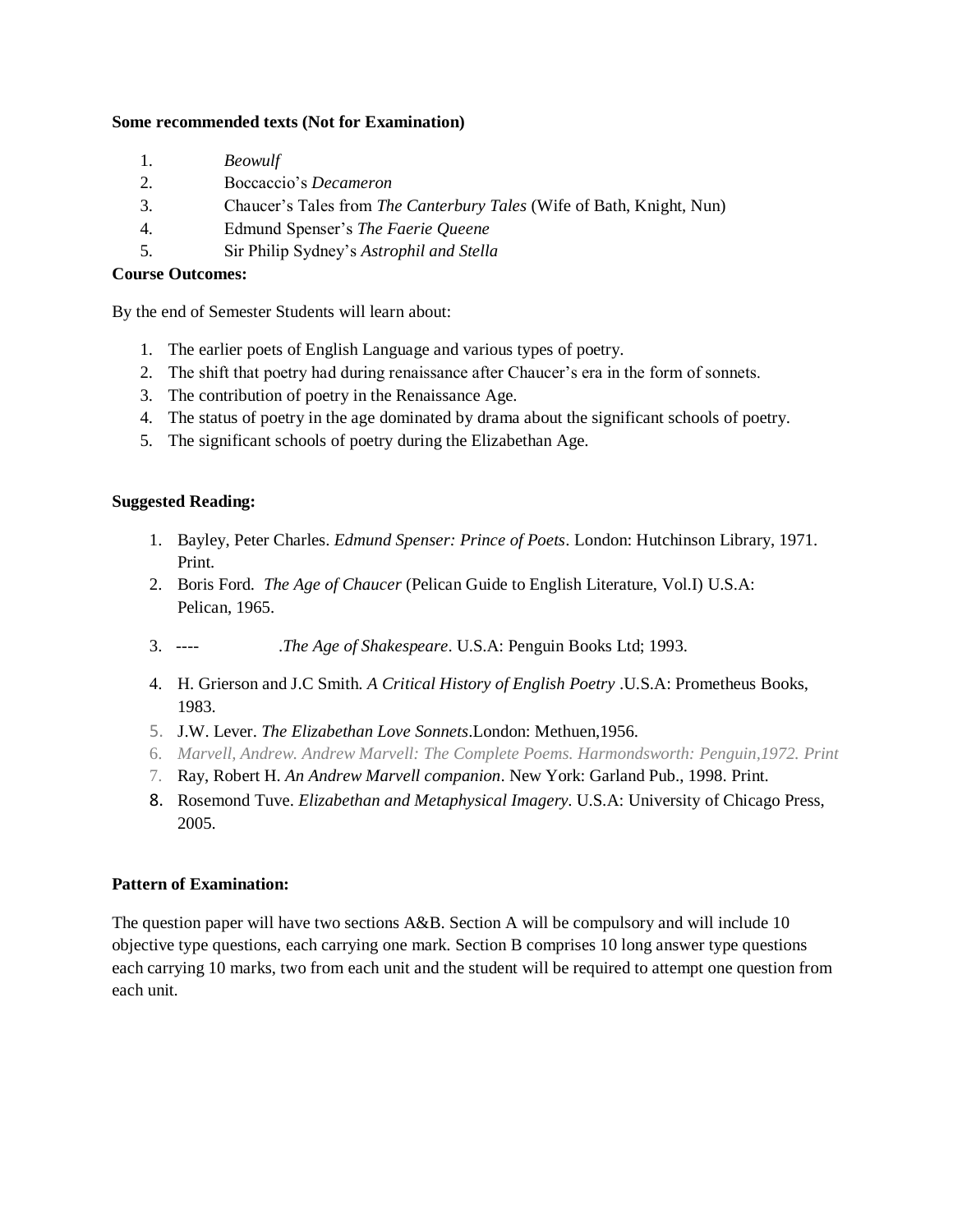## **Course Title: British Novel –I Total Marks: 100**

**Course Code: Eng-104** University Examination: 60<br> **Examination Duration: 03 hours** Sessional Assessment: 40 **Examination Duration: 03 hours Credits-4**

**Objective**: *This course will deal with the rise of English Novel with special reference to the literary movements and forms in the 18th century fiction.*

## **UNIT-I**

| 1. John Bunyan:      | <i>Pilgrim's Progress</i> (Detailed Study)             |
|----------------------|--------------------------------------------------------|
| 2. Samuel Richardson | <i>Pamela or Virtue Rewarded</i> (Non- Detailed Study) |

## **UNIT-II**

| 1. Daniel Defoe: | <i>Moll Flanders</i> (Detailed Study)        |
|------------------|----------------------------------------------|
| 2. Daniel Defoe  | <i>Robinson Crusoe</i> (Non- Detailed Study) |

## **UNIT-III**

| 1. Henry Fielding: | <i>Joseph Andrews</i> (Detailed Study)                |
|--------------------|-------------------------------------------------------|
| 2. Henry Fielding: | <i>The History of Tom Jones</i> (Non -Detailed Study) |

## **UNIT-V**

| 1. Jane Austen: | <i>Pride &amp; Prejudice</i> (Detailed Study) |
|-----------------|-----------------------------------------------|
| 2. Jane Austen  | <i>Emma</i> (Non - Detailed Study)            |

## **Some Recommended Texts (Not for examination):**

- 1. Daniel Defoe's *A Journal of the Plague Year*
- 2. Lawrence Stern's *The Life and Opinions of Tristram Shandy*
- 3. Tobais Smollett's *Peregine Pickle*
- 4. Henry Mackenzie's *The Man of Feeling*
- 5. Jane Austen's *Northanger Abbey*

**Course Outcomes:** At the end of Semester students will learn about

- 1. The beginning of novel
- 2. The rise and growth of novel
- 3. Major novelists of the age
- 4. Death of drama and the dominance of novel
- 5. Difference in plots of novel and drama